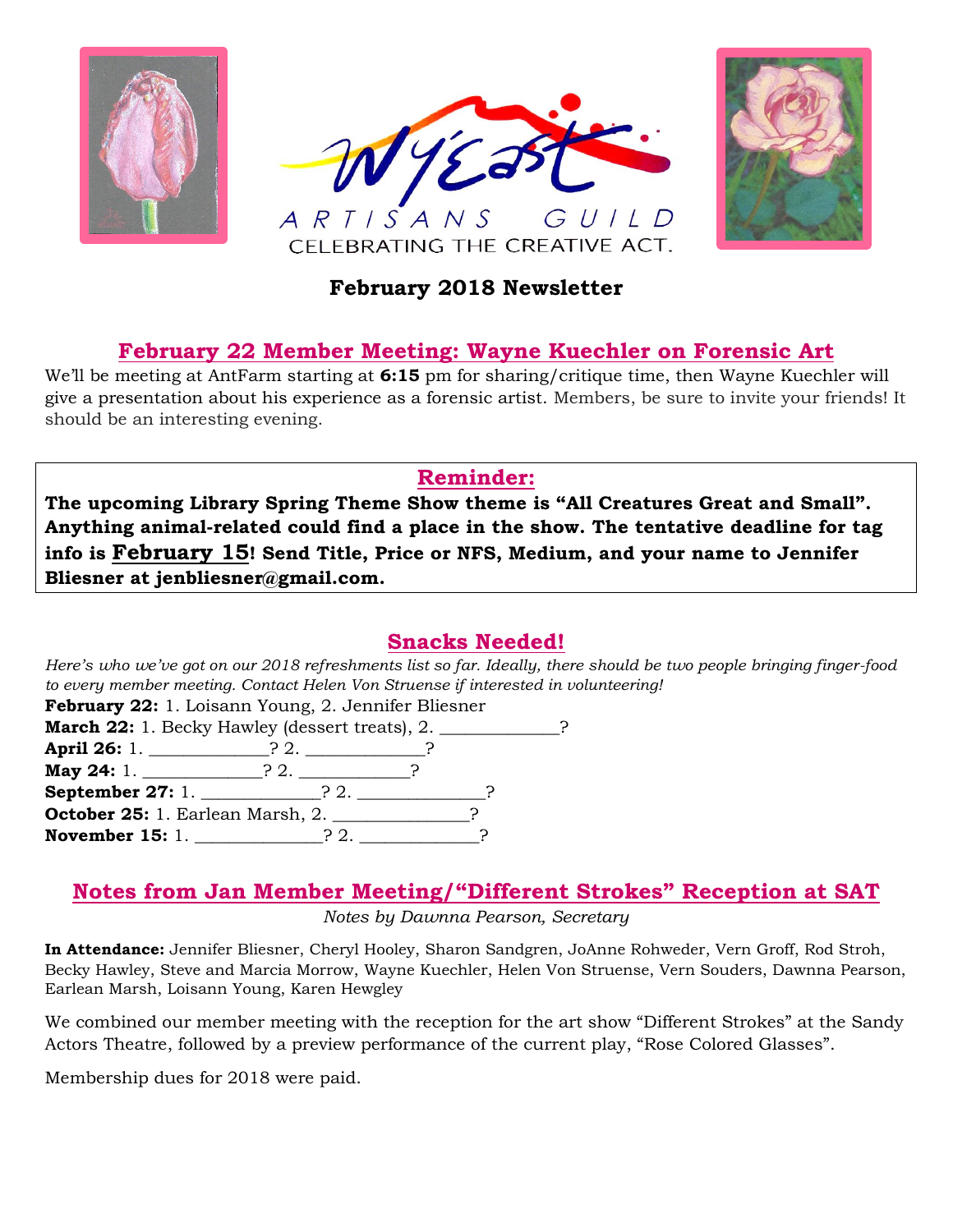We voted on whether to continue doing shows at the Chamber of Commerce, considering it's only open a few days a week, and the City of Sandy will not be doing First Fridays this year. (The Sandy Public Library will continue doing its own First Friday events.) A majority of members present voted NO.

Vern Groff has resigned from doing publicity for SAT shows, and Rod Stroh is taking up the job.

#### **Opportunity: Paid Art Classes at Vista Apartments**

*From Monica Smith, Children's Librarian at Sandy Public Library:* Would you and others at the Wy'East Artisan's Guild be interested in doing some art classes at Vista this summer for the Summer Reading Program? I am thinking a series of 3 classes. Our Summer Reading days at Vista this summer are Thursdays from 4 to 5. We would be able to pay you.

The dates that I'm trying to fill are: **June 21 June 28 July 5 August 9 August 16 August 23**

Contact Dawnna Pearson if you would like more info!

#### **YOUTH ART CLASS VOLUNTEER TEACHERS WELCOME!**

Any time the calendar (see page 4) doesn't include a note about who is teaching the class, that means it's available if you'd like to teach in that medium! Contact Dawnna Pearson if interested. We have many supplies and other resources available.

### *Youth Art Class Wishlist*

\*Plastic containers with lids, all sizes and shapes *Thank you to Caryn Tilton for*

\*Cardstock, colored or plain *donating ballpoint pens!*

\*Sharpies

*If interested in donating or volunteering, contact Dawnna Pearson Donations are tax-deductible*



#### **Featured Artists**

Since we're an arts organization, it seems appropriate to have members' art decorating the newsletter. I supplied the "clip art" for this one, but in the future I'd love to feature YOURS! Please send me season-appropriate samples of your work in JPEG format for consideration at least two weeks in advance of the next member meeting, which is when I need to get the newsletter out. If you've got any suggestions or questions, please contact me!

*—Dawnna Pearson*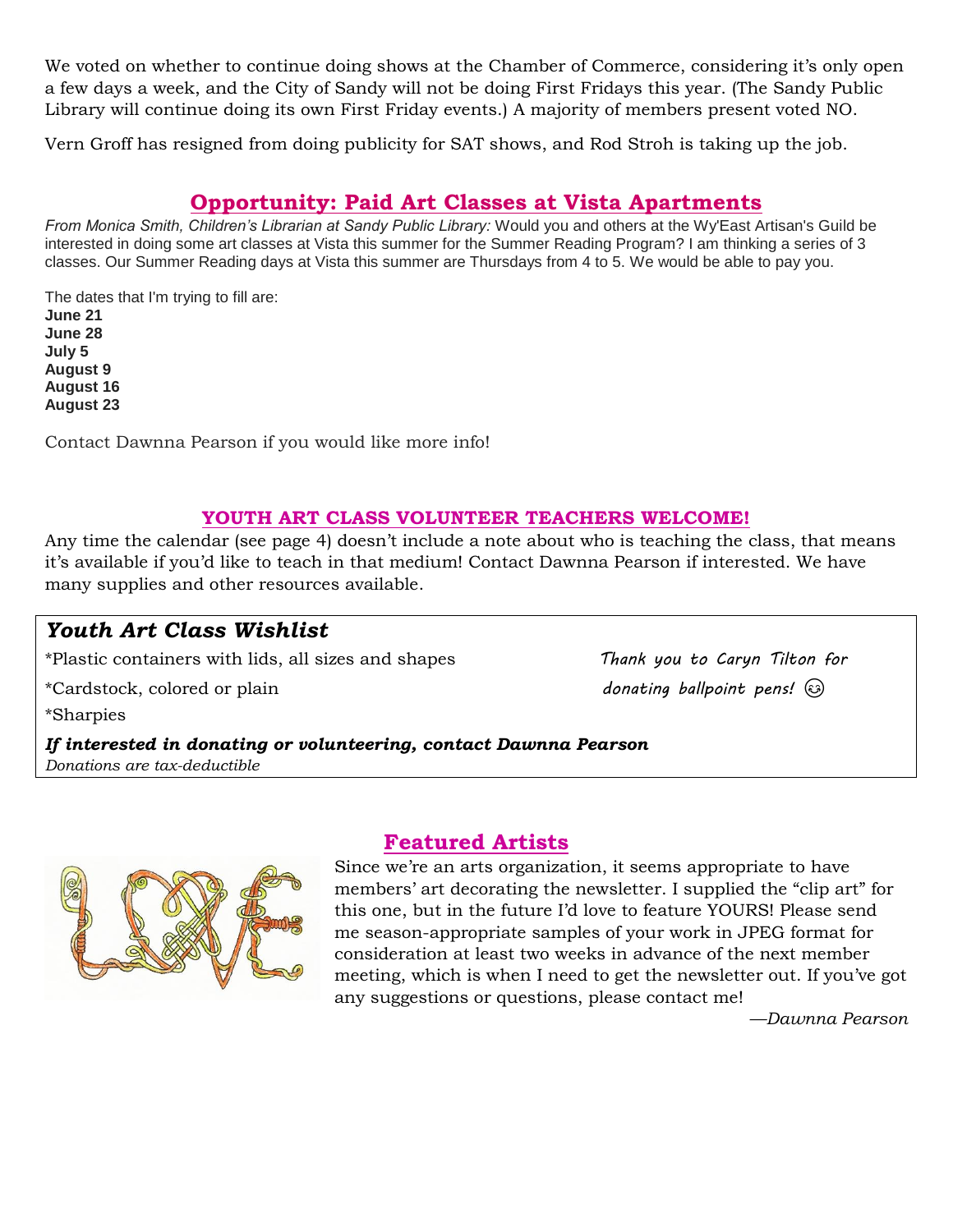## **Art Events and Resources**



## **BOOST YOUR MARKETABILITY WITH AN ONLINE GALLERY PRESENCE!**

**JOIN OTHER ARTISTS WHO NOW HAVE ONLINE GALLERIES, AND THE BENEFITS OF SOCIAL MEDIA AND MARKETING SUPPORT THROUGH MT. HOOD ART ONLINE**

#### **BENEFITS INCLUDE**

ONLINE GALLERY WEEKLY TIPS & INFO SOCIAL MEDIA MARKETING WORKSHOPS & RESOURCES EXHIBITION OPPORTUNITIES GREETING CARD PROGRAM WEBSITE ASSISTANCE SPECIAL EVENTS **NFTWORKING** GROUP PURCHASING

#### MONTHLY CUSTOMER NEWSLETTERS

VIEW OUR ARTIST GALLERIES [M](http://www.mthoodartonline.com/)[T](http://www.mthoodartonline.com/)[H](http://www.mthoodartonline.com/)[OOD](http://www.mthoodartonline.com/)[A](http://www.mthoodartonline.com/)[RT](http://www.mthoodartonline.com/)[O](http://www.mthoodartonline.com/)[NLINE](http://www.mthoodartonline.com/)[.](http://www.mthoodartonline.com/)[COM](http://www.mthoodartonline.com/) CONTACT US [M](http://www.mthoodartonline/Contact-Us)[T](http://www.mthoodartonline/Contact-Us)[H](http://www.mthoodartonline/Contact-Us)[OOD](http://www.mthoodartonline/Contact-Us)[A](http://www.mthoodartonline/Contact-Us)[RT](http://www.mthoodartonline/Contact-Us)[O](http://www.mthoodartonline/Contact-Us)[NLINE](http://www.mthoodartonline/Contact-Us)[.](http://www.mthoodartonline/Contact-Us)[COM](http://www.mthoodartonline/Contact-Us)[/C](http://www.mthoodartonline/Contact-Us)[ONTACT](http://www.mthoodartonline/Contact-Us)[-U](http://www.mthoodartonline/Contact-Us)[S](http://www.mthoodartonline/Contact-Us) OR CALL CARYN TILTON 503-572-9628 [www.MtHoodArtOnline.com](http://www.mthoodartonline.com/)

#### *Frames!*

Lea Topliff has lots of frames, both new and used, and some canvases both large and small for sale.

**Oregon Society of Artists** OSA website: <https://www.oregonsocietyofartists.com/>

*Wy'east Artisans Guild* **P.O. Box 682, Sandy, OR 97055** *wyeastartisansguild@gmail.com* **[www.wyeastartisansguild.com](http://www.wyeastartisansguild.com/)**

### **Wy'east Artisans Guild Officers, Board, and Committee Heads**

 $\_$  , and the set of the set of the set of the set of the set of the set of the set of the set of the set of the set of the set of the set of the set of the set of the set of the set of the set of the set of the set of th

Contact information available in your Guild roster. Email Rod Stroh, [rstroh2@frontier.com](mailto:rstroh2@frontier.com), if you can't find yours.

**President**: Jennifer Bliesner *(until June 2018)* **President Elect:** Marcia Morrow **Vice President:** *position open* **Secretary:** Dawnna Pearson **Treasurer**: Loisann Young **Board Members**: Jennifer Bliesner, Loisann Young, Marcia Morrow, Earlean Marsh, Cheryl Hooley **Meeting Programs:** Jennifer Bliesner **Hospitality:** Helen von Struense

**Website & Social Media:** Debi Vann **Art Education & Kids Outreach:** Dawnna Pearson **Newsletter:** Dawnna Pearson **Membership (Roster):** Rod Stroh **Library Theme Show:** Jennifer Bliesner **Sandy Actor's Theatre Shows:** Marcia Morrow, Earlean Marsh, Rod Stroh **Other Shows:** Jennifer Bliesner